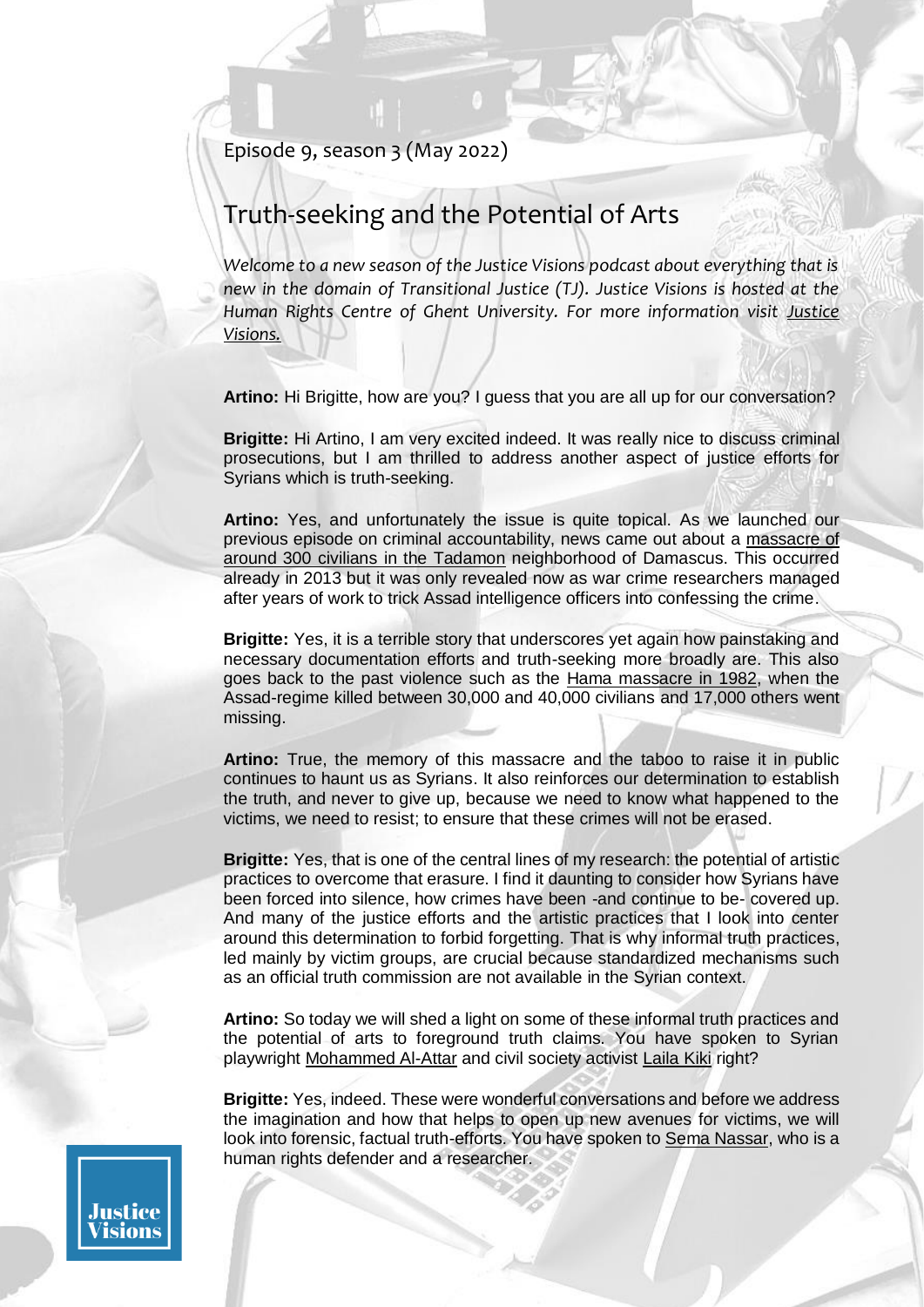**Artino**: Sema has been documenting violations related to arbitrary arrest and enforced disappearance since 2011, focusing especially on the impact on women and children. She is active among others in civil society organisations and is also connected to the [London School of Economics.](http://eprints.lse.ac.uk/106206/) She insists on how important the need to be informed, the right to truth is.

**Sema:** Since the focus of my current work is on the issue of enforced disappearance in Syria, the search for truth is very important. It's more than just the word, or one of the transitional justice measures to repair Syrian society. It means bringing justice to the victims, bringing justice to their families, to have the right to know the fate of their loved ones who disappeared and everything related to the circumstances in which they disappeared, everything related to this violation.

**Brigitte:** It's really hard to fathom this tragedy, with more than [150,000 persons](https://snhr.org/blog/2021/12/30/57194/) who have been disappeared by the Syrian regime or kidnapped by one of the nonstate actors such the Islamic State. Many of them are still detained and many have been killed, yet their fate remains unknown. As victim groups argue, this is one of the most important files that affects hundreds of thousands Syrians and Sema underscores the need to address this problem.

**Sema:** In post-revolution times, during conflict times, especially when it is a protracted armed conflict, it is complicated because people don't know the fate of their loved ones and what happened to them. And this is one of their basic rights. In Syria, the issue is complicated as there are many parties to the conflict and these parties have successively taken control in one particular area, which has made the problem of the missing and disappeared largely unresolved. So demanding to know the truth is crucial.

**Artino:** She also insists on how this problem affects the families of the disappeared and the missing, turning their lives into a hell. In their quest of searching for answers, many of them are furthermore subjected to financial and sexual extortion. Until family members obtain information about their beloved ones, their lives come to a halt.

**Sema:** In my work with the families of the disappeared, especially women, whenever you ask anyone what they want after ten years, one answer always returns: 'We want to know what happened. What is the fate of my son or daughter?' Even if the truth will be painful and the end is going to be painful, they need to have access to this knowledge and this information. Then we can talk of different ways of achieving justice for them and for their beloved ones. Whether they want to pursue accountability or if this truth satisfies them and they can reconcile with it one way or another, or even if they want to find compensation: the first step before anything is knowing the truth.

**Brigitte:** Here Sema zooms in on the case of the [Douma four](https://act.thesyriacampaign.org/sign/douma-4/) to make that point clearly. In 2013 four Syrian human rights defenders, namely Samira al-Khalil, Razan Zaitouneh, Wael Hammadeh, and Nazem Hammadi were kidnapped in Douma, Eastern Ghouta and have not been seen since.

**Sema:** What happened in Douma after the forced displacement in 2018 when Jaysh al-Islam moved to the north of Syria and abroad, we all know about the four activists, including Razan Zaitouneh, who were disappeared in Douma and that Jaysh al-Islam was responsible for kidnapping them. When civilians from Ghouta were displaced, we lost track of their fate, especially when the regime returned and

Justice isions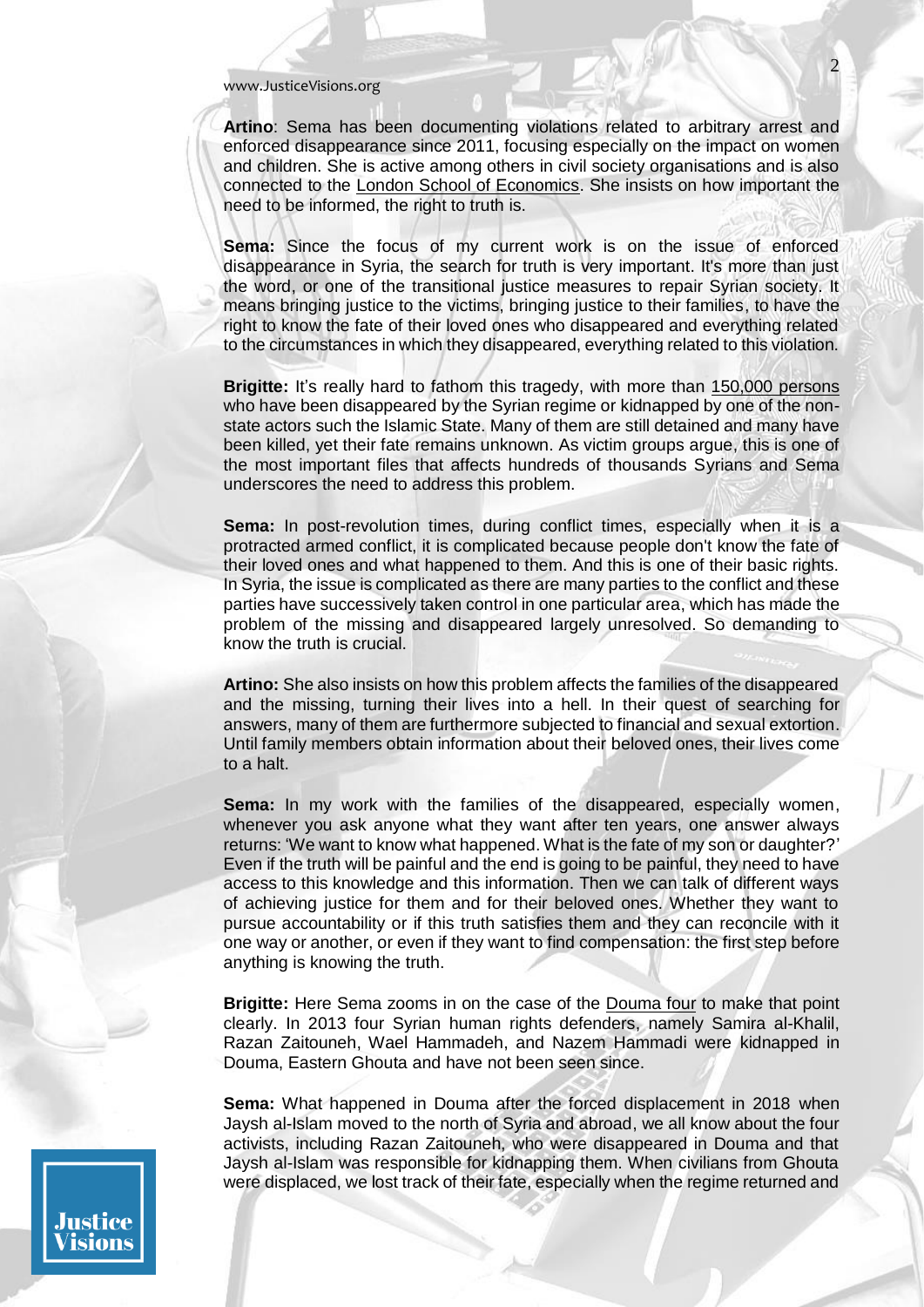took control of the area. It's uncertain what happened to these four as it was assumed that the truth should have been revealed. This illustrates the loss of this information that many families, loved ones and friends suffered from, not knowing the truth, and in which it complicates the process of searching for disappeared and achieve justice.

**Artino:** Apart from being deprived of news about their loved ones, Syrians are also deprived of accurate information. As Sema highlights, even when the regime provides information, this cannot be trusted and it cannot serve the purposes of truth-seeking, to be honest.

**Seema:** As we can't trust any information obtained currently, therefore, searching for the truth is essential. We also saw in 2018 when the Syrian government began [issuing death certificates](https://snhr.org/blog/2018/07/13/52450/) for people who had disappeared. At that time, this became a way for families to know the fate of their loved ones, they went to request a family statement just so they would know that their loved one passed away or not. This is also an additional violation. However, even families who received a death certificate or any paper from the government on this subject unfortunately can't trust the veracity of these documents and these data.

**Brigitte:** This is really pernicious, because the regime thinks it can get away with these forged death certificates and thus escape impunity. And in this respect, Sema raises the amnesty that the regime issued in April 2022 for so-called terrorist crimes. This [announcement was followed](https://syriaaccountability.org/chaos-and-false-hope-after-the-general-amnesty-decree/#:~:text=Last%20week%2C%20the%20Syrian%20government,reunited%20with%20their%20loved%20ones.) by the release of a very limited number of detainees, but it also entailed chaos and false hopes for families who wished to be reunited with their loved ones.

**Seema**: And as we saw recently, after the Syrian government issued a general amnesty, many families went out to the streets to see the released prisoners, to ask them if they have seen or know any information about their loved ones. You understand how desperate these families all. Because there's no proof that their loved ones actually died. There's no body. There is nothing to prove what happened. The death certificate and the report, which is not even a medical report, but just a piece of paper that states that the person has died without details on the cause of death. This doesn't prove anything. There's no evidence to prove the cause of death nor how the death occurred. This is not enough information for the families to stop their search. And this was really inhumane to see all these families in the streets waiting for any news, any information about their loved ones. Whether they died or whether they still in prison.

**Artino:** The process of tracing a prisoner's journey is really stressful and inhumane really. When people have been arrested or disappeared for example, their families need to find out if they were transferred to the military police or submitted reports, but often to no avail of course. And as Sema explains in her talk, if people find out where their loved one is, they can hardly even visit that person unfortunately.

**Seema**: The detainees' family can visit him in prison. This often happens after the prisoner is subjected to a military field court and is sentenced to death. By chance, the parents know that it's possible to visit him, so they go to visit him the first time. But when they go the second time, the sentence has been executed and their son has been executed. So he disappears again. The problem is that the families are not informed if the sentence was executed or if he died for another reason and no one will be able to convince the family that their son has disappeared forever. No one will be convinced of that. When he disappeared for the first time and then they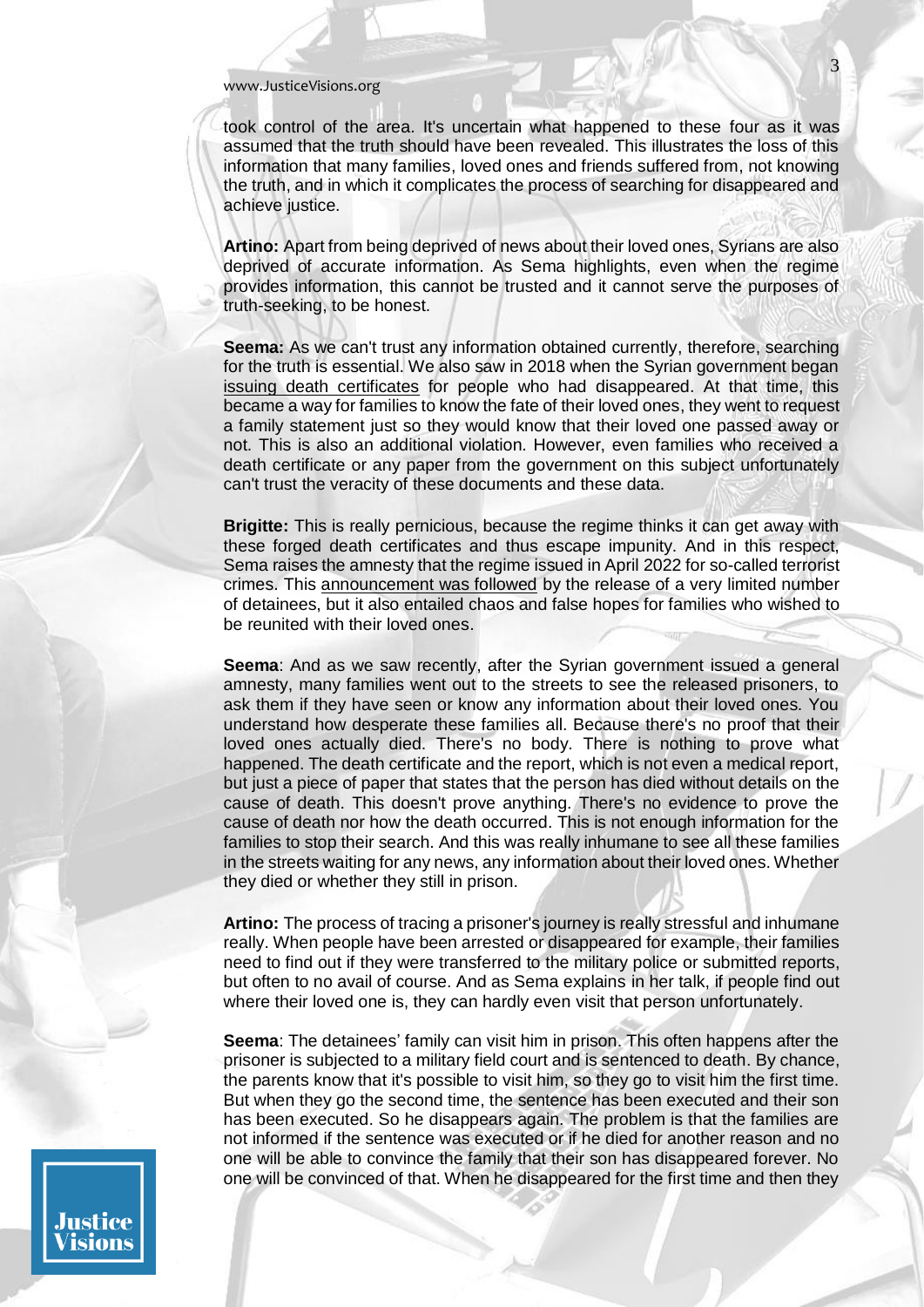Justice isions

found him, they believe that he has disappeared the second time, and this means that they will search again for him in the hope that they will find him again. This is what I consider a complex violation. And unfortunately, the families are subjected to the circle of devastation and fake hope.

**Brigitte:** This is really much more than a complex violation, this is really the pinnacle of cruelty. At the end of the conversation you had with Sema, she also addressed the sensitivity of her work. She wants to enable closure for closure, yet in the absence of clarity and strong evidence of the claims it is often impossible to realize.

**Sema:** There are a lot of things we can't tell people. There may be information from a former detainee who may tell us about a detainee that he was with in the cell and died while lying in his lab, for example, or that he was a witness to the death of a detainee. So this witness is 100% certain, but nevertheless, in many cases, families would not accept such a fact. But in our work we can distinguish these details and events because we work in chronological documentation. But in general, families and people who are released don't have this accuracy in verification and can't verify the information in detail as we do in our work. Therefore, we urgently need to have the truth, which is an urgent need for all the families to reach any information about their loved ones.

**Artino:** In my opinion, Sema nicely showed what truth-seeking means in the Syria context, how essential it is to make justice possible, one day.

**Brigitte:** Yes, and it also relates to what [Maria Al-Abdeh](https://justicevisions.org/podcast/breaking-the-syrian-justice-impasse/) and [Veronica Bellintani](https://justicevisions.org/podcast/criminal-accountability-for-syrians-and-beyond/) said about the need to go beyond prosecutions. Victim groups and civil society groups are pushing for new ways to connect justice efforts increasingly to the grassroots' level and also to the needs of victims.

**Artino:** And this push for innovative action is the topic of the conversation you had with Leila al-Kiki, the director of the Syria campaign. Let's listen to that.

**Brigitte**: Hello, Laila. Nice to have you here with us for the Justice Visions, Impunity Watch podcast. You are the director of the [Syria Campaign,](https://thesyriacampaign.org/) which is an organisation which is very well known in the field of human rights efforts and also creative efforts for Syrians. Can you give us some background on what you're doing exactly as the Syria campaign?

**Laila:** Hi Brigitte, thank you for hosting me and giving me an opportunity to reflect on an issue that's very dear to my heart. As you said, we are a human rights organization that works to support Syria's heroes in everyday struggle for freedom, justice and democracy.

**Brigitte:** Yeah. And how do you do that concretely? Because, of course, the Syria campaign, I know it very much as campaigning organization and a human rights organization, but the creative element is very intimately connected to the work you're doing.

**Laila:** Yeah, actually we try to combine the best elements of campaigning, communications, digital mobilization, storytelling, teaming up with filmmakers, artists to make sure that the story of human rights in Syria is alive and continues to be covered by the media as well.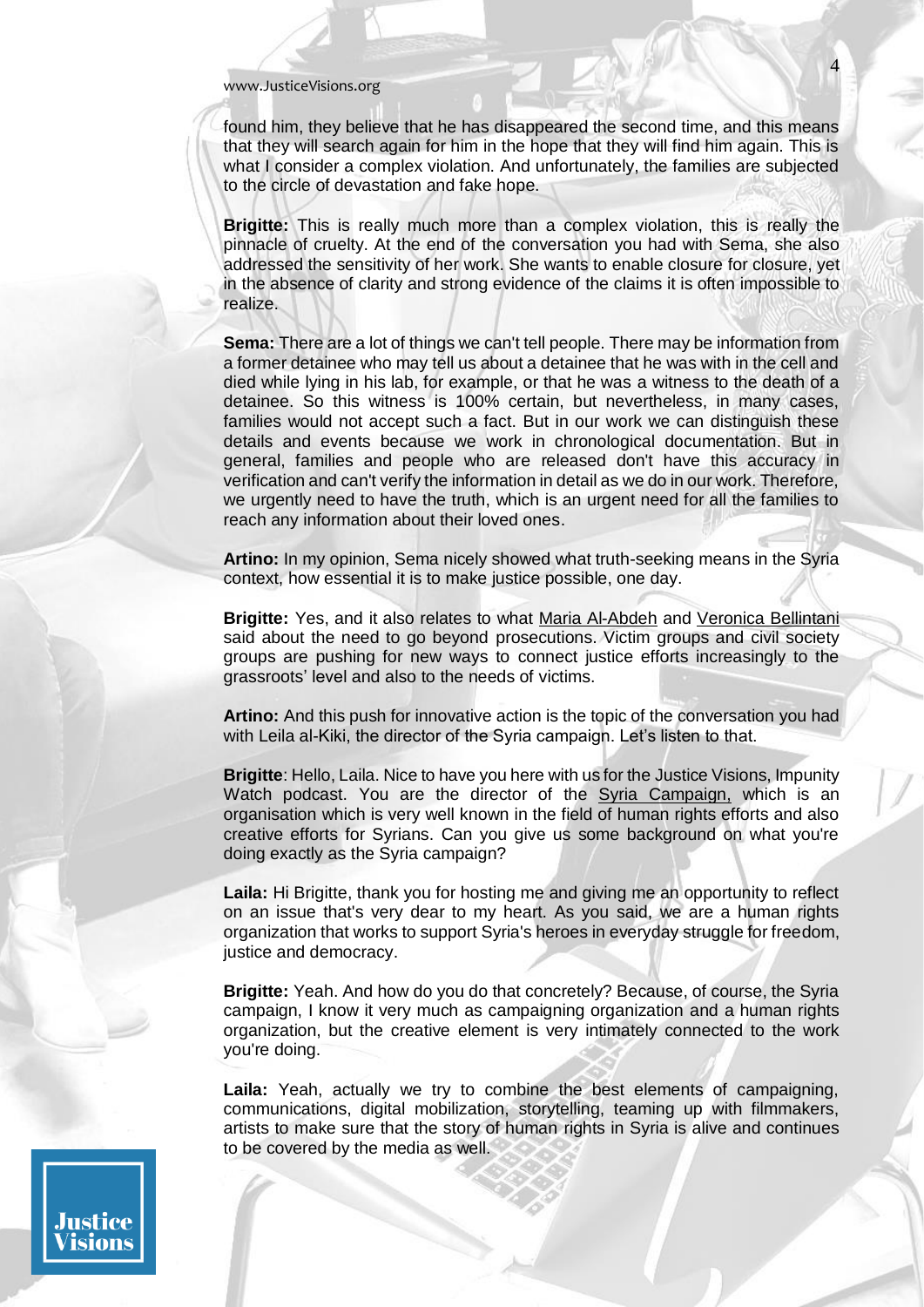**Brigitte:** And before we get into the details of the creative efforts, I just wanted to maybe zoom out on the justice efforts. How do you think of truth-seeking with regard to other justice efforts that are taking place in the Syrian context?

5

**Laila:** Actually, as a Syrian woman myself, someone who grew up, lived and worked in Damascus, who knew very well that how dangerous it was to even ask about the past, let alone be active in the community, I believe truth-seeking is a very important element of the roots and the general work around justice and accountability. Since 2011, since we took to the streets ourselves like we were faced not only by violence, by the regime of Assad, but also by disinformation, that's where my belief in truth-seeking is rooted.

**Brigitte:** What really strikes me in the Syrian context is that the quest for the truth is a really difficult one. There's of course blurring of truths like in all conflicts, but the [narrative warfare](https://aljumhuriya.net/en/2019/06/07/narrative-war-coming/) by the Syrian regime and also by Russia has a big impact on the campaigns that you're doing, of course, with regard to the fate of detainees and other human rights related issues, how do you see that impact of disinformation concretely?

**Laila:** Ah, this is really like interesting to ask because as I said, growing up in Syria, I knew how authoritarian regime and dictatorship, mainly men, write history. And that continued with the world of social media and the rapid digital nature of the conflict in Syria. There have been a lot of efforts not only in the history, but also the present, which makes me want to mention one story when we were going out to protest in Damascus, the regime said: 'the Syrians are going out because they are waiting for or like thanking God for the rain.' So even the present was being distorted and the Russian backed disinformation campaign actually penetrates our lives. It is happening today, whether with COVID or with Ukraine. But for the past couple of years or probably a decade, it was impacting the lives of Syrians, and especially those who fought and documented human rights violations.

**Brigitte:** Yeah, absolutely. It's quite stunning to see the contrast with regard to truth-seeking and the general interest for justice in Syria and Ukraine. But that's a different story. What I wanted to ask you: what potential does art have for truthseeking in your view?

**Laila:** Honestly, it is very important to note that especially maybe in linking from the experience that we've lived as Syrians, there have been massive amount of crimes committed against men and women, we are talking about millions who have been impacted by the conflict in Syria. An example is the issue of detention and disappearance. Actually the experiences of the detainees or their families are not homogeneous. You know, they vary and they are impacted by different factors such as gender, such as social background such as, you know, economic status and I believe that only with art and culture we can reflect on those diverse experiences of the survivors and victims. And this is what led us most importantly in my opinion, to think of teaming up with the world of culture, the world of cinema, the world of documentary, celebrities. Because specific or traditional human rights documentation, no matter how the effort - and it's definitely an important effort cannot reflect on this diversity of experiences that Syrian men and women have lived.

**Brigitte:** Yeah, absolutely. And an image that comes to mind for me is really the freedom bus by the [Families for Freedom.](https://familiesforfreedom.org/) Could you maybe elaborate on the

Justice isions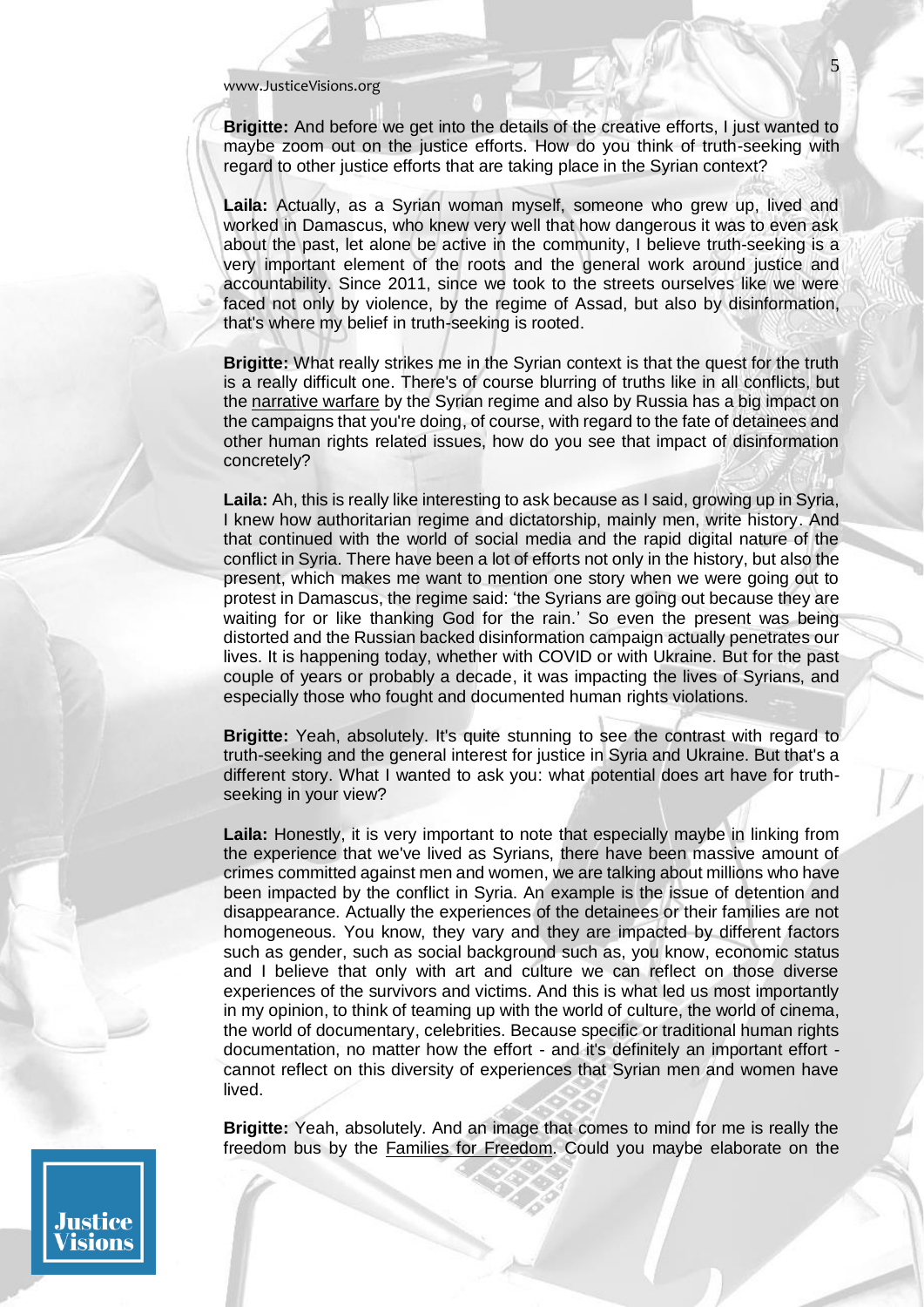importance of the bus and also how you got the idea of linking that image to the campaign you're waging?

**Laila:** The [Freedom Bus](https://www.facebook.com/TheSyriaCampaign/posts/today-our-freedom-bus-begins-its-journey-driving-across-the-world-knocking-on-ev/1537973176294690/) was created because families of those detainees wanted to transport their loved ones from Assad's dungeons and other, you know, underground jails in Syria to parliaments and capitals around the world. So we've teamed up with mothers, sisters, parents of the missing and made the bus in order to make the absence of the relatives visible to the world of power. But honestly, the bus became also a symbol of comfort. To many Syrians, it suddenly became a place for physical gathering of Syrians in the diaspora, not only for the 100,000 families who have loved ones disappeared in Syria, but also for the community itself, the movement for justice in Syria. So we did not have our Tahrir Square. We don't have our Plaza de Mayo square as well. So as Syrians like the bus, became somehow like our square, but it is a mobile creative installation art piece that moves around from one place to another and provides an opportunity for Syrians to stand next to it or put the photo of their loved ones on it and say: 'we are part of the, you know, justice movement in Syria.'

**Brigitte:** And do you feel that through the Freedom Bus and also other campaigns, for example, you had the phones, the [people who are still waiting for a phone call](https://diary.thesyriacampaign.org/willing-the-phone-to-ring/) by their beloved ones who are missing and detained, do you feel that you are able to 'presence' their experiences and also their personal stories better through these artistic, creative efforts?

**Laila** I think personal stories are important in every model, in every form. They are who we are. They are who the where the future come from and they build the future. That said, when we specially work with, as I said, diverse issues, when we work with different audiences, the use of art and culture and creativity helps in highlighting some of the most horrific elements of the stories, so if we can talk about the -you mentioned the stunt or the art installation we did around the issue of the missing, the right to know, it comes from the personal stories of Syrian mothers and families that we have been listening to at the Syria campaign. It comes from the fact that once I was interviewing a mother would refuse to be displaced because she thought that her son will never remember the phone number of the mobile number of her, but will remember the landline. So the whole idea came, or was inspired, by this interview we were doing and we said: 'how many women and mothers and brothers and fathers are waiting for that phone call that will tell them one day, one piece of information about their loved ones?' So we brought as much as possible, like land phones, like the old fashioned ones and we placed them in that square in an attempt to show the scale, but also the diversity, different types and like the agony of waiting for like one phone call in an age where we're all on our phones. But they are waiting for that phone call that will give them one piece of information about their loved ones.

**Brigitte**: That's a beautiful image. And I think it's one of the most poignant ones that I saw. I wanted to ask you as a last question about Disappearing [Behind the](https://messageheard.com/podcasts/behind-the-sun)  [Sun](https://messageheard.com/podcasts/behind-the-sun) is also an important issue. I was just listening to your podcast this morning where you beautifully approach the story of Syria's missing and detained and also survivors of the hell of Saydnaya and their prison experiences. Could you elaborate on why you're also investing in these kind of creative efforts?

**Laila** So thank you, Brigitte, for asking about behind the sun as well, and I encourage your listeners to tune in and listen to the story. The world of podcast is an important world for us because it also tells stories, and we believe our approach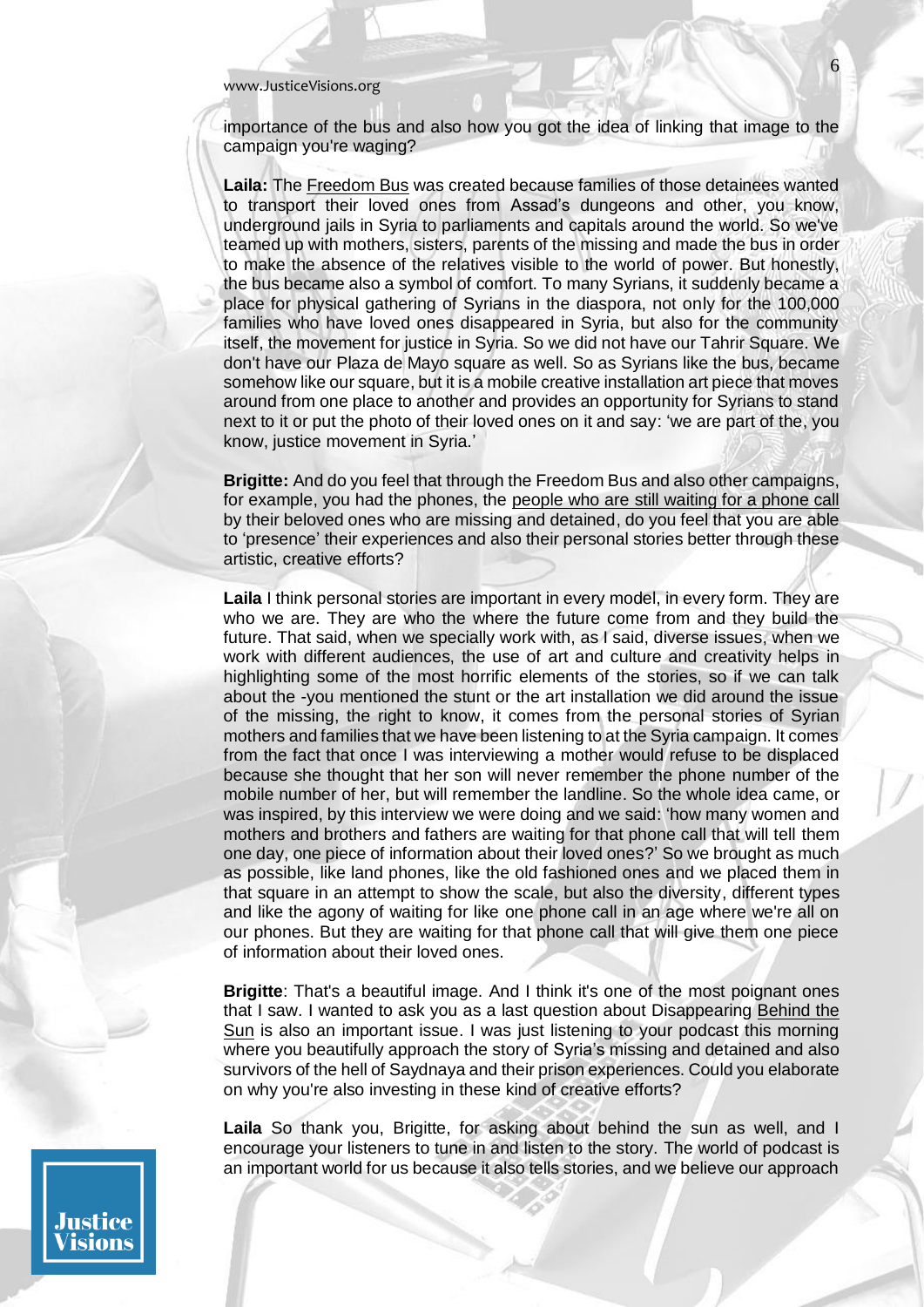is storytelling. So Behind the Sun for me is a very important piece of documentation per se*.* It could be like what we referred to in organizations in oral history archive documentation, but the most important element of it is that, in creative way, it tells the story of friendship that was created out of the agony of two detainees who life brought them together in one of the most notorious prisons in Syria. The torture elements is there, the lack of basic life, livelihood conditions is there. But what matters is how come those two young men who grew up, you know, in Assad's dungeons have created this amazing solidarity that then extended behind their own friendship, but also to one to his father and the other to his daughter. And the story is narrated by a young Syrian woman who just turned 20

**Brigitte** Yeah. Yeah, it's beautiful. And the young woman, by the way, is also the daughter – for our listeners- of one of the detainees, [Najah al-Bukai,](https://www.nytimes.com/2018/02/02/world/middleeast/syria-torture-artist-najah-al-bukai.html) one of the famous Syrian artist painters who did wonderful artwork and tragic artwork on the [Saydnaya](https://saydnaya.amnesty.org/en/saydnaya.html) prison. So I think to finish the circle of our conversation about truthseeking it also shows how art is really underlying so much of the work that you're doing.

**Laila:** Thank you, Brigitte.

**Brigitte** And all the best with their future campaigns. We're looking forward to more of your creative efforts to shed light on what's happening in Syria and also to shed light, I think, on the agency of victim organizations because that's really central in your work as well.

**Laila:** Thank you. It makes a lot to us to hear that from you.

**Artino:** That was amazing. What struck me also that Leila demonstrates how strong and active the Syria diaspora is. We should not forget that most Syrian civil society activists, myself included, were forced into exile. Yet, we continue to promote concrete justice efforts, to create new opportunities to mobilize for truthseeking.

**Brigitte:** It is also fascinating is how many people are involved in this. They might not always identify as justice actors, but many artists are also engaged in truthseeking. This is why I wanted to talk to Mohammed al-Attar, a Syrian playwright who currently resides in Berlin and produced several plays that relate to our subject.

**Mohammad**: Hi. thank you for hosting me. And it's a pleasure to talk to you. Yes, it's, a crucial question, actually. Personally, the whole debate and the whole thing about justice became very, very present. And I have to say, in the last two years. Of course, as you know, justice was one of the key words and key terms that people across the Arab world, not just in Syria, like chanted for: the uprisings, the revolutions: the '*thawrat*'*,* they chanted for freedom, dignity and justice or social justice. The dream of change was violently crushed, oppressed by the regime and its backers and by also many counterrevolutionary forces, especially radical Islamists and also their backers. So what remain for us, I think it's a few fields where I think the battle is still on. One of them is definitely justice and accountability. We can speak also about narrative writing history*,* trying to make sure that our version of the story is not erased. And I think this, also this is linked to justice, I think there are now more and more clear efforts actually to figure out how we can proceed with accountability, even with the current difficult situation. For me, I think it became also an urgency to reflect on this from the artistic point of

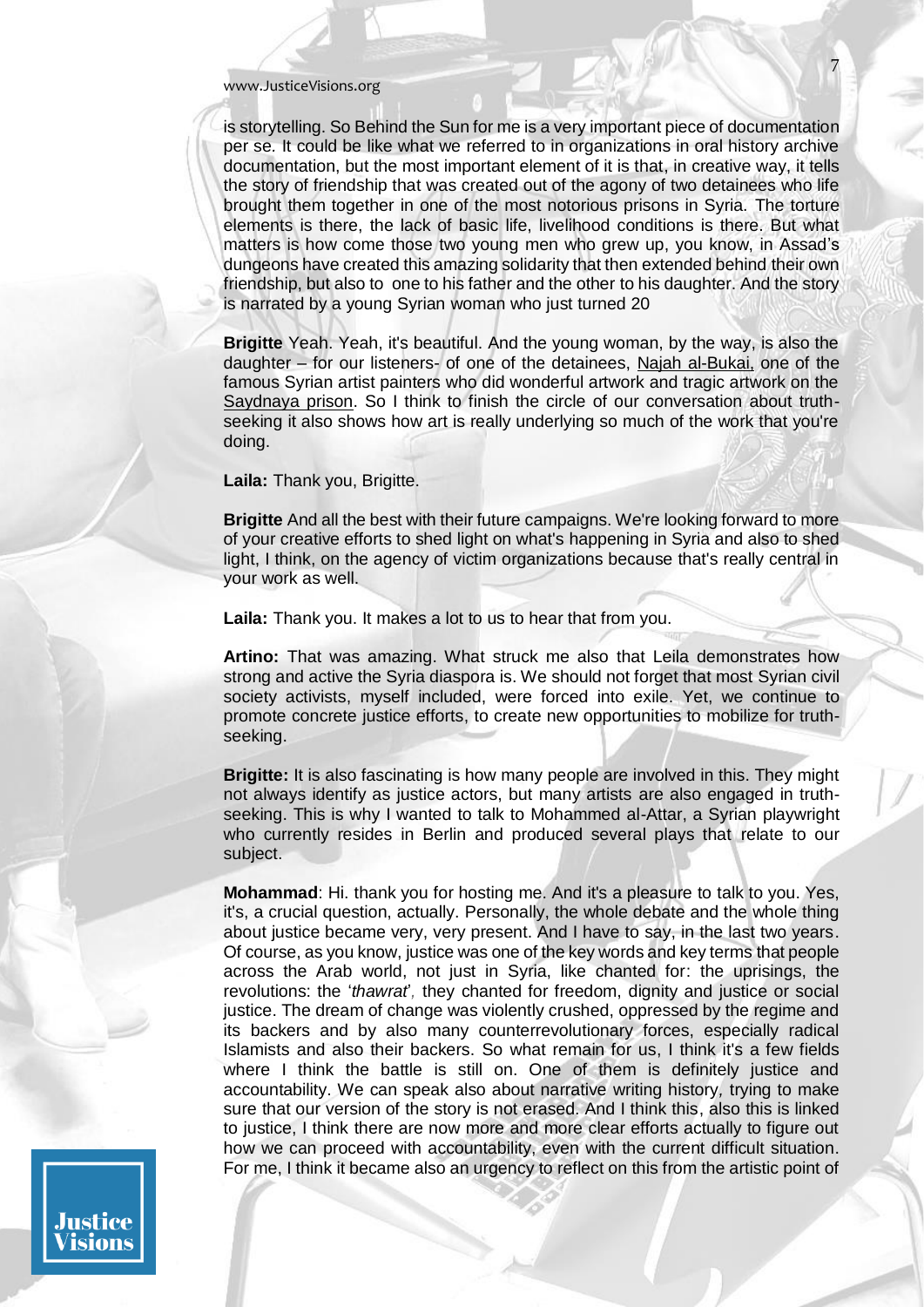view, using artistic tools maybe to reflect on the legal process that start to happen, especially in the diaspora in the exile in Europe.

**Brigitte**: And when you talk about reflecting also as an artist on truth-seeking and also your possible contribution to that, I emphasize possible because of course it is a very delicate enterprise, also as an artist to see what your role could be. Could you maybe reflect a bit on how you view that now, that delicate balance?

**Mohammad**: I know from the beginning that, I have to approach the topic in a different way because contrary maybe to the work of lawyers, of human rights activists, of scholars, law scholars or other scholars, I have the freedom to imagine situations. Maybe I can liberate myself from the boundaries of the facts and this is what art I think can contribute. I think it's kind of a parallel process or parallel reflection or parallel examination, to this complicated topic. In theatre, because this is my work, this is my field, I can combine documentary with fiction: to start with, with real references, with the real protagonists, but then also have the capacity to imagine situation to jump into the future or to even dig into the past where you are again, free from the limitation of the facts and what is precisely truth and what is not.

**Brigitte:** They say tha[t art can be 'truer than truth'.](https://www.researchgate.net/publication/324090613_Storytelling_and_fraught_histories_Phila_Ndwandwe) And, and a lot of your work also deals of course, with that complexity also of historical past and roles. And I was just thinking as the [case of Lafarge](https://www.ecchr.eu/en/case/lafarge-in-syria-accusations-of-complicity-in-grave-human-rights-violations/) is also a case, the cement factory that continued to operate in Syria in 2013-14 and contribute also to the financing of ISIS is also a play that's that is also approached in your play the factory. And we heard that the judicial process against the firm will be continued. I was wondering how when you talk about facts and imagination and reality, what are your first thoughts on this evolution? And why also did you want to focus on the firm in [the Factory?](https://www.onassis.org/whats-on/the-factory)

**Mohammad**: I think for me, the case of Lafarge as a factory in Syria was exemplary case to see how the role of foreign agents is big in any war zone, not just in Syria, but particularly in Syria. And also for me personally the role of money or of investments, of multinationals, of this big, big multinationals also in war zones. So for me the struggle of Syria, in my opinion, is not just a classic case of a proxy war, but it's also an outcome of degradation in international politics and the results of a conflict of interest by regional and international power. So for me, this case was a good one to examine this in detail, It was, in reality under investigation in France, thanks to amazing efforts by a group of independent lawyers and people who were devoted for this cause, I think because you mentioned the play, it's for me, I felt really very happy. I said that because in the play that we started working on in 2018 we didn't wait for the court process to unfold because we knew it's a long battle and we knew that Lafarge, they are equipped with an arsenal of strong lawyers and law firms and everything. But in the play, we kind of put them in a kind of a court, metaphorically speaking, of course. And we tried to create this debate, by the way, even giving them the chance to present their argument. Again, I'm speaking on the metaphorical level. So in 2019, actually, we jumped to a future which now is more or less realizing we kind of reach a conclusion where we put Lafarge in a corner of clear condemnation, or complicity of war crimes. And now in the legal process, it's now unfolded. So yeah, it gives me happiness to see the work of lawyers and the work of artists, how they can complement each other.

**Brigitte:** Maybe to finish about the complementary role of arts, one of the very difficult issues about the Syrian conflict of course is truth-seeking tackling because the narrative warfare that's waged among others by the Syrian regime and Russia

Justice isions